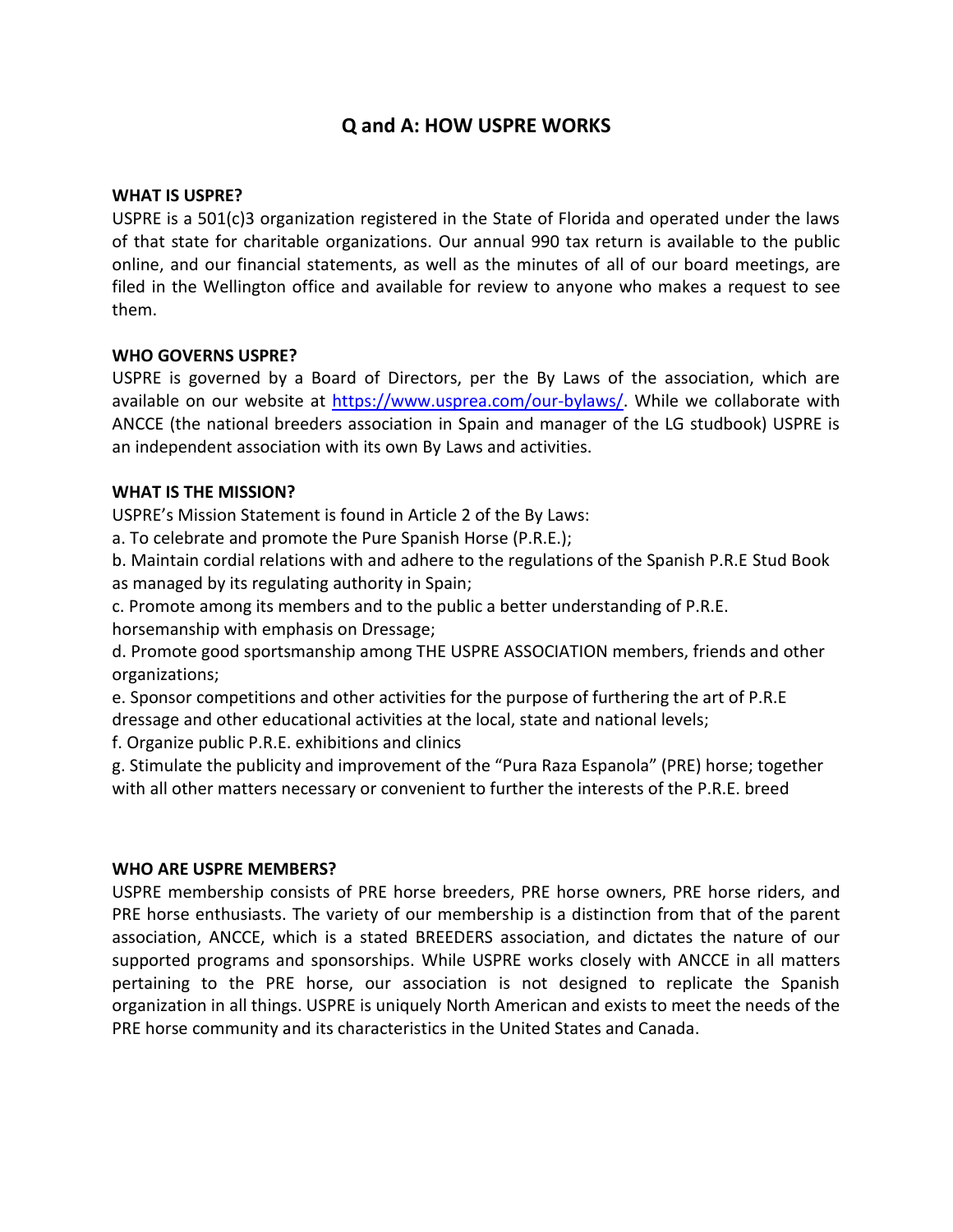## **WHAT ARE THE BENEFITS?**

USPRE Member Benefits include:

- a. Year End Awards
- b. Born in America Awards
- c. Sports Initiative Program
- d. Dressage High Point Challenge
- e. Copa USPRE
- f. USDF All Breeds for PRE Horses
- g. Free Clinics and Lectures
- h. Membership Dinner
- i. Membership Pricing for Studbook
- j. Use of USPRE VIP Tent at Global Dressage during USPRE Week, SICAB, and all ANCCE-judged breed shows
- k. And more….

## **WHY PAY DUES?**

USPRE switched to a dues model for memberships In 2018, to simplify the billing process and to be similar to the ANCCE model. The former membership structure was confusing and difficult to collect. The Dues Model allows us to budget for future years for our staff, activities and programs.

## **WHY IS THE USPRE OFFICE IN WELLINGTON?**

USPRE maintains an office in Wellington, Florida, a horse-centric community and the US hub for international horse sports. While California leads the individual states in numbers of PREs, a large community of PRE breeders and owners reside in Florida while Wellington in particular provides the highest concentration of equestrians to whom USPRE can promote awareness and interest in the PRE horse. Additionally, Eastern Time office hours provide the greatest number of common work hours and the greatest access to the LG office in Spain.

#### **WHAT DOES THE USPRE STAFF DO?**

USPRE staff time is almost entirely allotted to studbook services, with the exception of membership management and support for our volunteer sports programs. Each of the four members of the staff are specialized in their assigned services, and all four are bi-lingual in English and Spanish. For every ANCCE-judged PRE show in the United States, at least two members of our staff will attend for on-site LG requests as well as to assist members throughout the show. The USPRE staff is managed by Executive Director Tanya Duffey.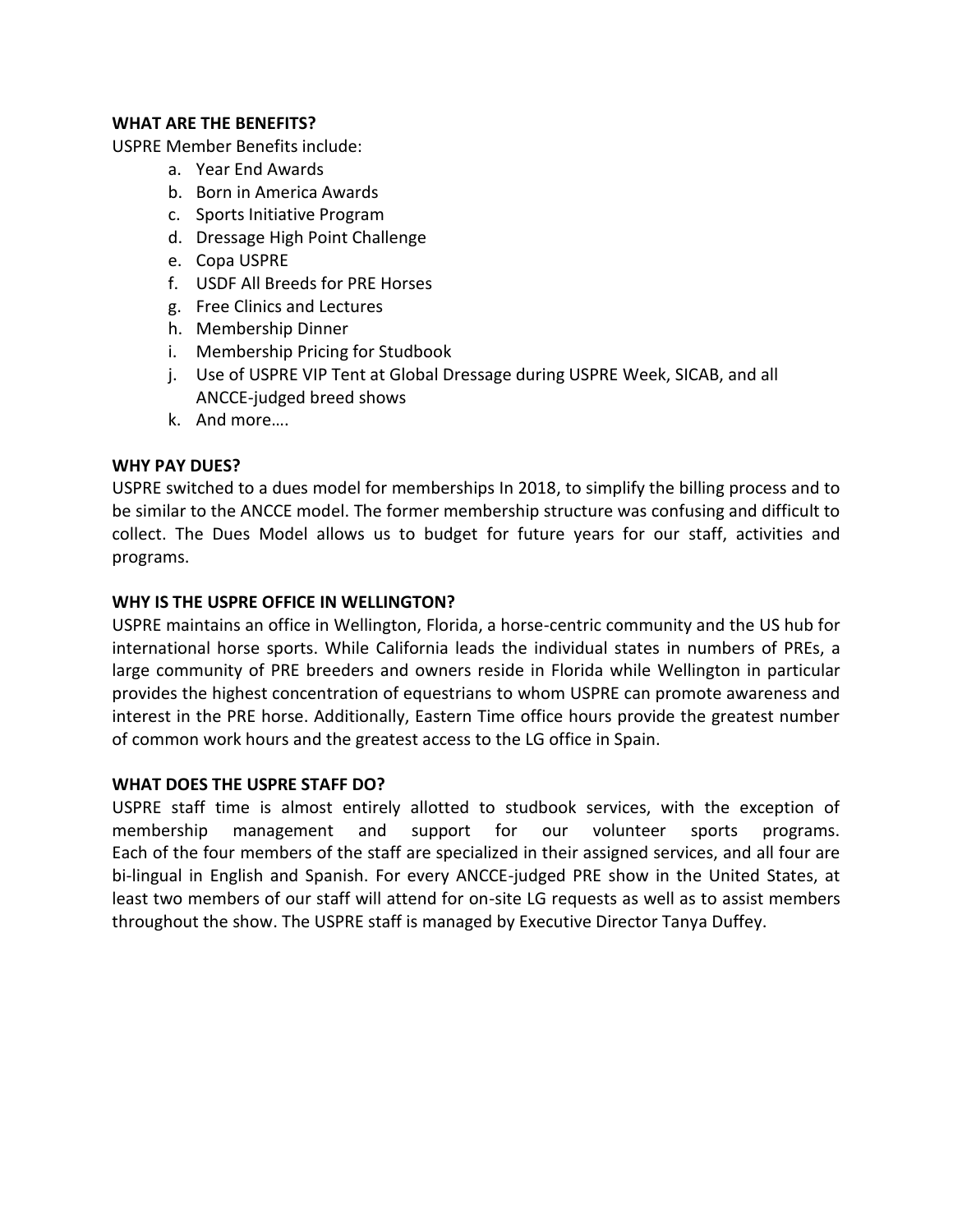# **HOW IS USPRE FUNDED?**

USPRE is funded through four avenues:

- 1. Membership dues
- 2. Studbook activity proceeds
- 3. Donations
- 4. Various fundraising (Silent Auctions, clinic fees, shirt sales, etc.)

USPRE allocates funding per the direction of the Board of Directors. Funds are directed toward three emphases: the Breeding Sector, the Dressage (or sport) Sector, and General Promotion of the PRE (marketing):

- a. The overwhelming majority of funds acquired by USPRE are allotted to the Breeding Sector—mostly generated from studbook service proceeds and invested back into the overhead (office, staff, etc.) for this activity. Also to the benefit of the Breeding Sector, every ANCCE-judged PRE show is sponsored by USPRE (the average contribution is \$3000.00 - \$5000.00 per show) as well as a cocktail reception at most show venues. The Born in America awards presented at every breed show are provided by USPRE, as is a Breeders Stand, refreshment, and a catered reception at SICAB every November. From time to time, clinics organized by breeders featuring morphology specialists are partially underwritten by USPRE, as is the annual Member Dinner in Wellington during USPRE week.
- b. Dressage programs require a very small amount of funding in comparison to the Breeding Sector allotments. For typically less than \$5000.00 a year, USPRE provides ribbons and awards for the High Point Programs, jackets and saddle pads for the Copa USPRE and High Point Grand Champions, and pays fees and show sponsorships to USDF All Breeds, Dressage at Devon, and ERAHC.
- c. The Global Dressage Festival Sponsorship is one of our broadest marketing efforts, impacting thousands of live and online viewers, and is entirely paid for by private donation. No LG service or membership funds are used for the GDF sponsorship.
- d. USPRE week is accomplished primarily through volunteer effort. The Wednesday evening public dinner show and venue are donated, and the speakers and riders are all volunteer, with the occasional exception of a speaker fee or travel expense for a special speaker from Spain. ANCCE representatives attend at their own cost. Members purchase tickets to the annual Member Dinner, with partial underwriting by the association.
- e. Promotional expenses are minor with most of our marketing done online through the [www.usprea.com](http://www.usprea.com/) website or our Facebook page which reaches more than 32,000 people. USPRE advertises in El Caballo Magazine and all show programs for sponsored shows. Marketing materials for shows and booths are line-item expense in our annual budget.